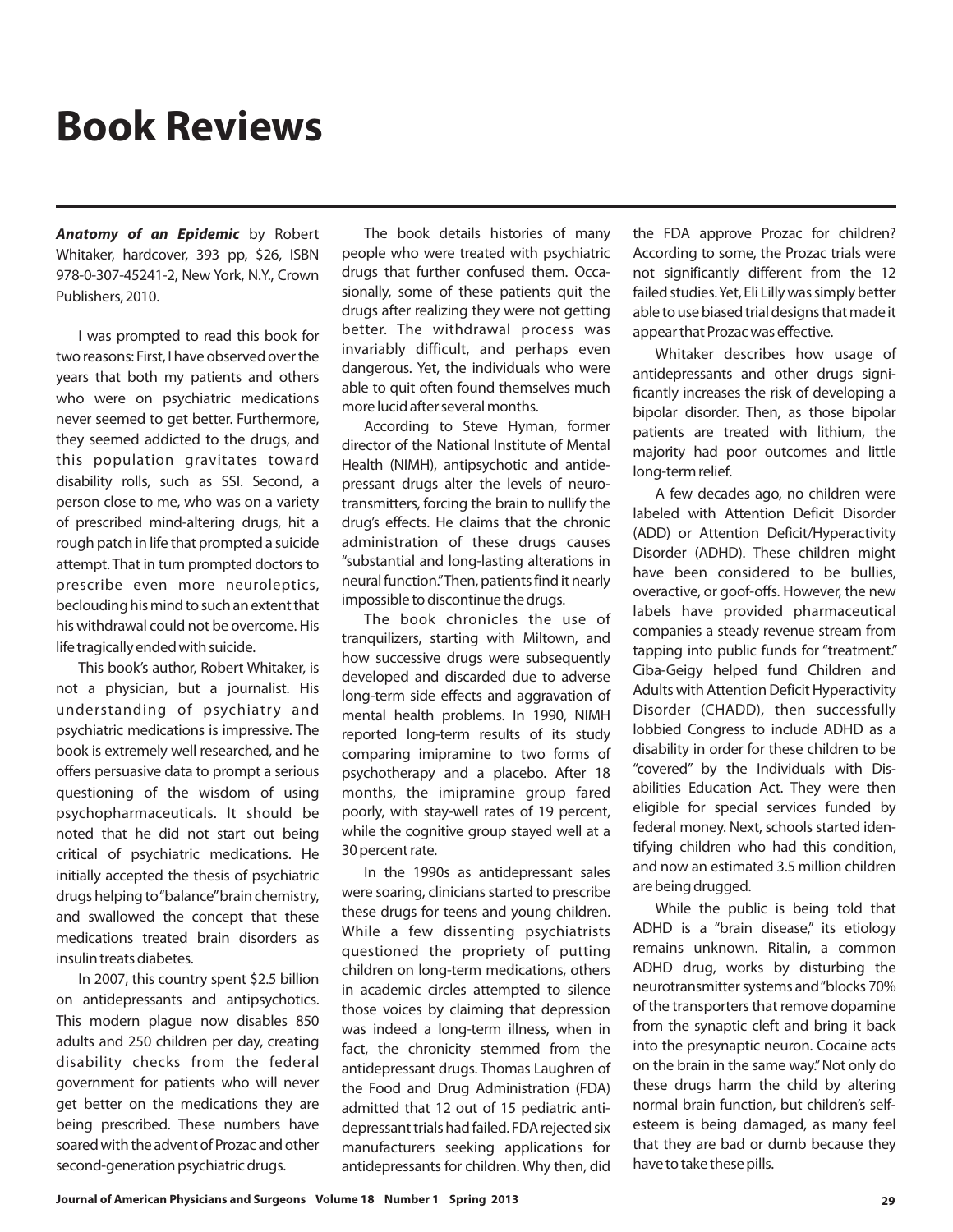Ritalin and other ADD/ADHD drugs cause numerous physical and emotional disturbances. A 6-year NIMH-funded study showed that medication was associated with "worse hyperactivity-impulsivity and oppositional defiant disorder symptoms and with greater overall functional impairment." According to William Pelham of the State University of NewYork at Buffalo, one of the principal investigators, "There were no beneficial effects, none. In the short term, [medication] will help the child behave better, in the long run it won't. And that information should be made very clear to parents."

The Seneca Center in San Leandro, Calif., is considered the last resort for severely disturbed youth. Its patients have generally flunked out of other institutions and are on heavy psychoactive drug cocktails. What does the center do? It takes them off these drugs, and, it often turns them around. According to therapist Kari Sundstrom, "The kids are so grateful to be off the drugs. Their personalities come back.They are people again."

This book paints a sordid picture of large sums of money flowing from the psychopharmaceutical industry into the bank accounts of academic psychiatrists, who produce positive reports about these drugs. It is very depressing information, but one must resist reaching for the Prozac. Perhaps physicians n eed to be reminded of the dictum, "First, Do No Harm."

## Dayton, Ohio **Kenneth D. Christman, M.D.**

**Time,** by James and Hannah Yoseph, paperback, 333 pp, \$14.99, ISBN 978-0- 615-61817-3, published by authors, 2012. *How Statin Drugs Really Lower Cholesterol and Kill You One Cell at a*

their appreciation that cholesterol is not causative for atherosclerosis. James and Hannah Yoseph have done an excellent and exhaustive review of the origins of the HMG-CoA reductase inhibitors (statins), their mechanism of action, and the sordid history of the approval and dissemination of these remarkably toxic drugs. The Yosephs joined other cholesterol skeptics, such as Uffe Ravnskov, M.D., Ph.D., and Malcolm Kendrick, M.D., in

Viewed from the wide perspective of medical history, the ability to convince millions of people and their physicians to take a "poison" for a non-disease is quite an accomplishment. Exactly how this was done and perpetuated is accurately chronicled by the Yosephs with unambiguous documentation.

The authors begin with a description of the mevalonate pathway and its essential role in cell division and cell life. They then describe how statins block mevalonate production and the cellular consequences of this blockade with a decrease in cholesterol, coenzyme  $Q_{10}$ , and prenyl proteins, and the upregulation of both HMG-CoA reductase and LDL receptor production. This basic science is followed by a detailed chronology of the major events and scientific misrepresentations that propelled statins into practice guidelines.

Many practicing physicians have a healthy understanding of the current level of corruption and collusion among big pharmaceutical companies, governmental agencies such as the NIH and FDA, and major medical associations such as the American Heart Association, but the reader of this book will come away with the disturbing conclusion that it is even worse than imagined. Statins may be the perfect and most insidious human toxin in that adverse effects are often delayed by years and come about gradually. Further, statins frequently impair mental function to such a degree that by the time patients are in real trouble, they may lack the mental facilities to recognize the cause. All of the major statin adverse effects are carefully documented and referenced.

Statin adverse effects discussed include fatigue, myalgia, muscle weakness, memory loss, peripheral neuropathy, birth defects, cataracts, hair loss, fragile skin, heart failure, liver damage, pulmonary fibrosis, emotional disturbances, and suicide.

Finally, the Yosephs offer their opinion on the possibility that oxidized cholesterol may be an important causative factor for atherosclerosis, which is a legitimate theory. The biochemistry may be difficult for some readers but is necessary and wellexplained and illustrated. There is a degree of repetition of major points, which I found effective and not tedious.

Overall, this book is excellent and well worth reading.

## Tyler, Texas **Peter Langsjoen, M.D., F.A.C.C.**

of Well-Meaning Liberal Policies, by J. R. Dunn, hardback, 302 pp, \$25.99. ISBN 978- 0-06-187380-5, New York, N.Y., HarperCollins Publishers, 2011. *Death by Liberalism: The Fatal Outcome*

**–J.R. Dunn** *"[Liberalism] is an unequalled machine for the creation of human misery." "Ideological liberalism acts like a trigger for mass mortality." "[Rachel] Carson [joins] Marx and Engels in that small elite of writers who triggered mass death by their words alone."*

Liberalism supposedly represents the political expression of humanism—a doctrine of justice and mercy—the embodiment of human decency in the public sphere.

But liberalism has a secret history. Strange as it may seem, it turned the  $20<sup>th</sup>$ century into the Age of Massacre. In Liberalism Kills, John R. Dunn explains how a self-styled elite surreptitiously implemented policies that kill their fellow citizens. He says all this is documented in the record, that it is easy to demonstrate, and that is impossible to refute.

According to Dunn, this ideology originated with the French Revolution. Soon, liberalism was being used by dictators in order to institute the totalitarian state. The intellectual world was coopted by the process of thought control. Ideological dictators, or "gangster rulers," such as Mussolini, Lenin, and Hitler, arose from the ruins of World War I. By the mid-20<sup>th</sup> century nearly half the world's population was living under totalitarian governments.

Dunn explains that in the totalitarian state, when an individual did not fit in or failed to meet the needs of the state, it was discarded like a broken part in a machine. But the new dictators faced a problem: their subjects were not machines or hive insects but human beings.

So in order to ensure obedience and annihilate internal enemies, totalitarian states had to eliminate individuals, then families, groups, and entire peoples. Their